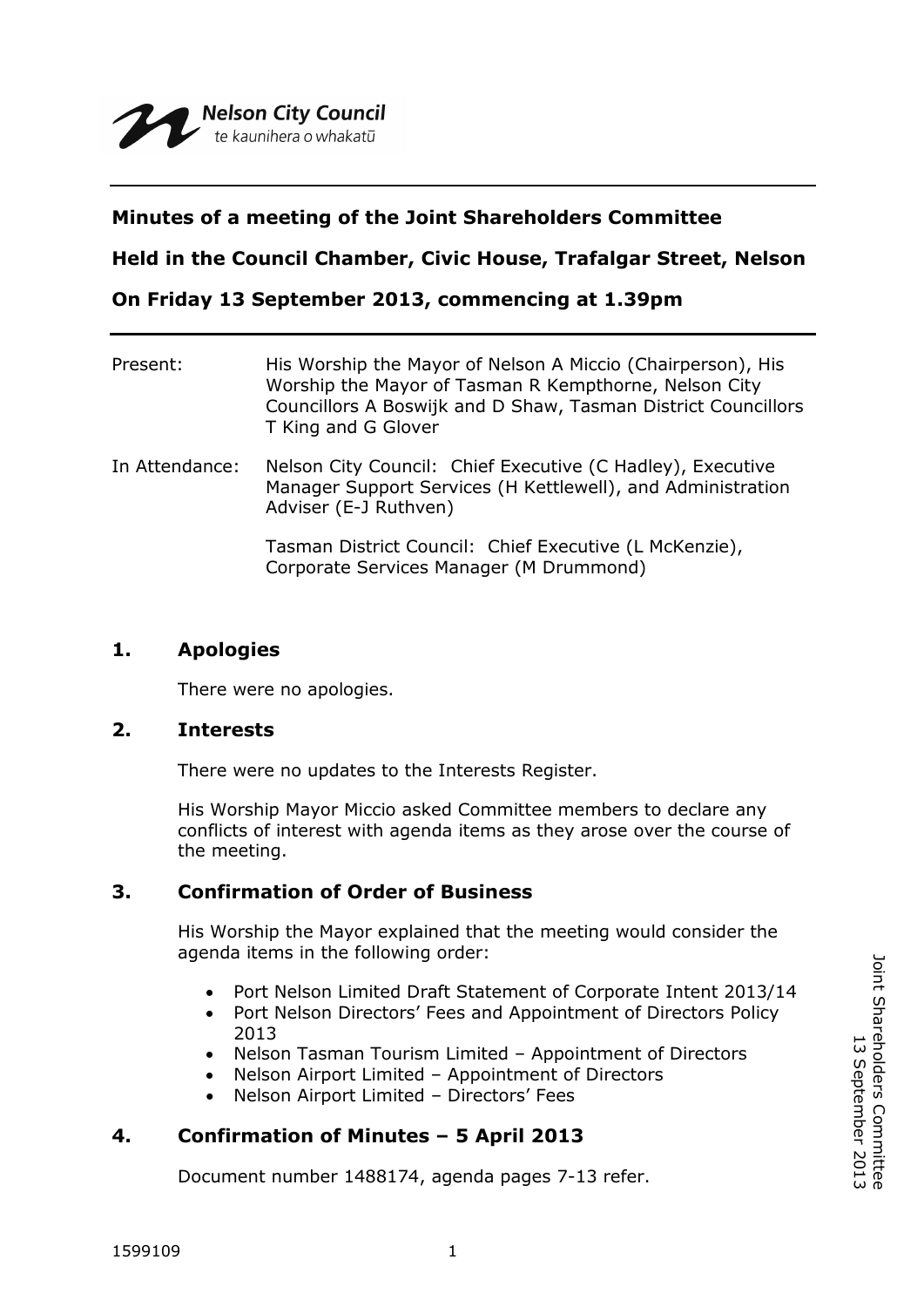Resolved

### *THAT the minutes of a meeting of the Joint Shareholders Committee, held on 5 April 2013, be confirmed as a true and correct record.*

His Worship Mayor Miccio/Shaw Carried

## **5. Port Nelson Limited Draft Statement of Corporate Intent 2013/14**

Document number 1569489, agenda pages 14-26 refer.

Attendance: Councillor King declared an interest and took no part in the discussion or decision-making relating to this item.

> Port Nelson Limited representatives Nick Patterson, Martin Byrne, and Daryl Wehner joined the meeting, and tabled an updated copy of the draft statement of corporate intent (1595202). Mr Patterson noted that the updated draft statement included minor adjustments to the shareholder equity ratio target, return on shareholder funds and the return on funds employed as a result of finalisation of valuations.

> In response to a question, Mr Patterson said that the upcoming Annual General Meeting would address insurance and earthquake-related risks.

In response to a further question, Mr Wehner explained the Port's focus on health and safety, and added that the 2013/14 target included within the draft statement reflected the focus in this area.

Nelson City Council Executive Manager Support Services, Hugh Kettlewell, explained to the Committee that, as the updated draft Statement of Corporate Intent had been received, the third clause of the officer recommendation was now redundant.

Resolved

*THAT the report Port Nelson Limited Draft Statement of Corporate Intent 2013/2014 (1569489) and its attachments (1552664 and 1552665) be received.*

Boswijk/His Worship Mayor Kempthorne Carried

Recommendation to Nelson City and Tasman District Councils

*THAT the Port Nelson Limited draft Statement of Corporate Intent for 2013/14 be approved for signing subject to any minor changes identified.*

His Worship Mayor Miccio/His Worship Mayor Kempthorne Carried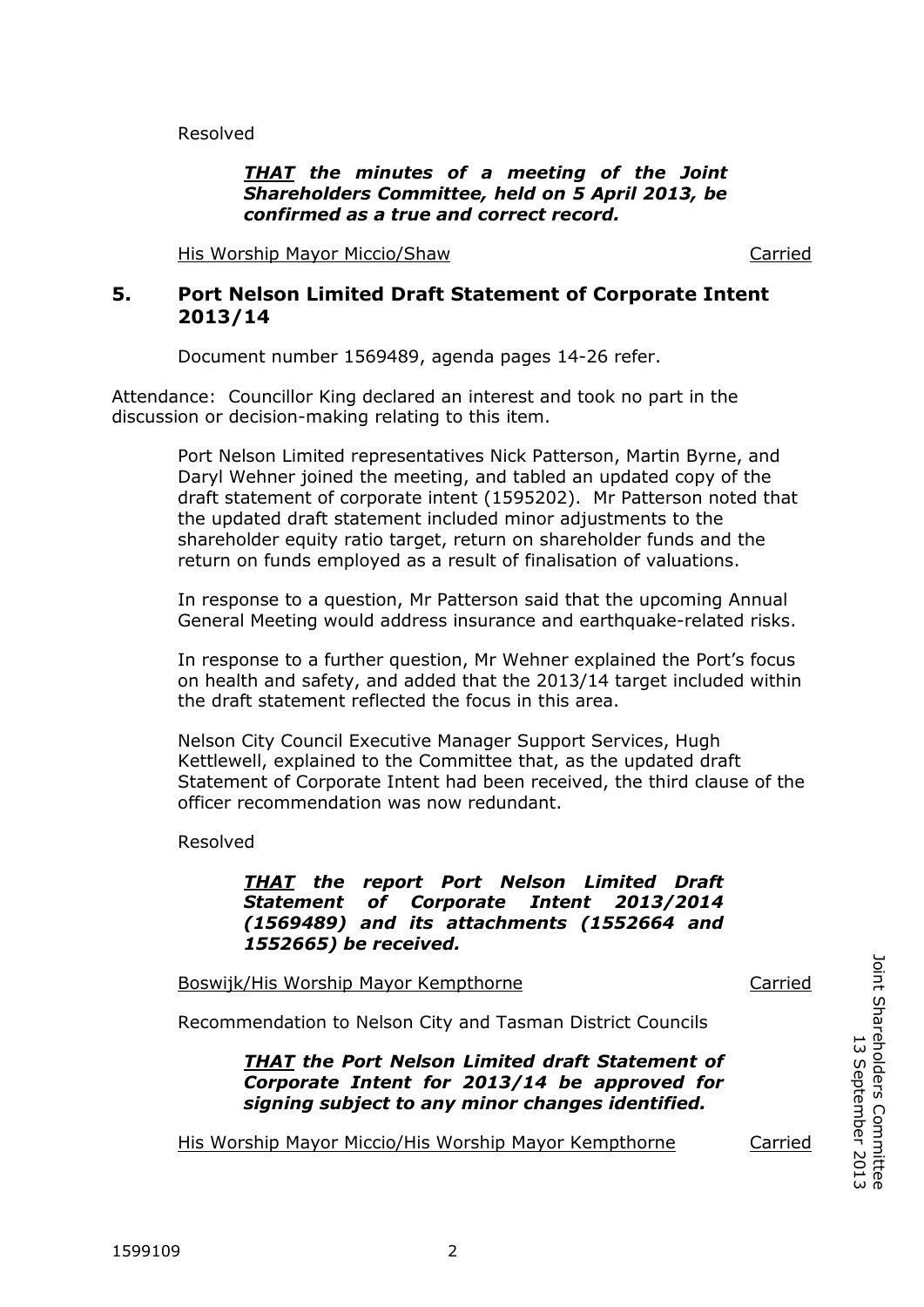## **6. Port Nelson Directors' Fees and Appointment of Directors Policy 2013**

Document number 1568159, agenda pages 31-52 refer.

It was agreed to take this item in two parts: considering the Policy for the Procedure for Joint Appointment of Directors/Trustees of Council Controlled Organisations and Council Controlled Trading Organisations first; and then the Port Nelson Directors' Fees.

6.1 Policy for the Procedure for Joint Appointment of Directors/Trustees of Council Controlled Organisations and Council Controlled Trading Organisations

It was noted that the draft Policy had previously been approved by the Joint Shareholders Committee, but that Tasman District Council had not approved the Policy as a result of concerns relating to clauses 3.1 and 5.1.

In relation to clause 3.1, there was general agreement that the importance of considering gender balance when appointing Board Directors was well supported by research. It was agreed that the wording of clause 3.1 should remain as currently within the draft Policy.

The Committee turned to consider clause 5.1. There was general agreement that including a limit on the number of terms to be served was appropriate to ensure effective governance. A variety of views were expressed as to whether the appropriate cap should be three or four terms, and it was noted that each Council would likely support a different view on the matter.

A suggestion was made that the wording of clause 5.1 be altered to read *"No Director/Trustee may be reappointed for a fifth consecutive term unless there are special circumstances"* and that a joint committee of Nelson City and Tasman District Councils reconsider this issue again next year.

Recommendation to Nelson City and Tasman District Councils

*THAT the amended Policy for the Procedure for Joint Appointment of Directors/Trustees of Council Controlled Organisations and Council Controlled Trading Organisations (1295787) be adopted, with the amendment to clause 5.1.*

His Worship Mayor Kempthorne/Boswijk Carried

6.2 Port Nelson Directors' Fees

Attendance: Councillor King declared a conflict of interest and left the room for the duration of this item.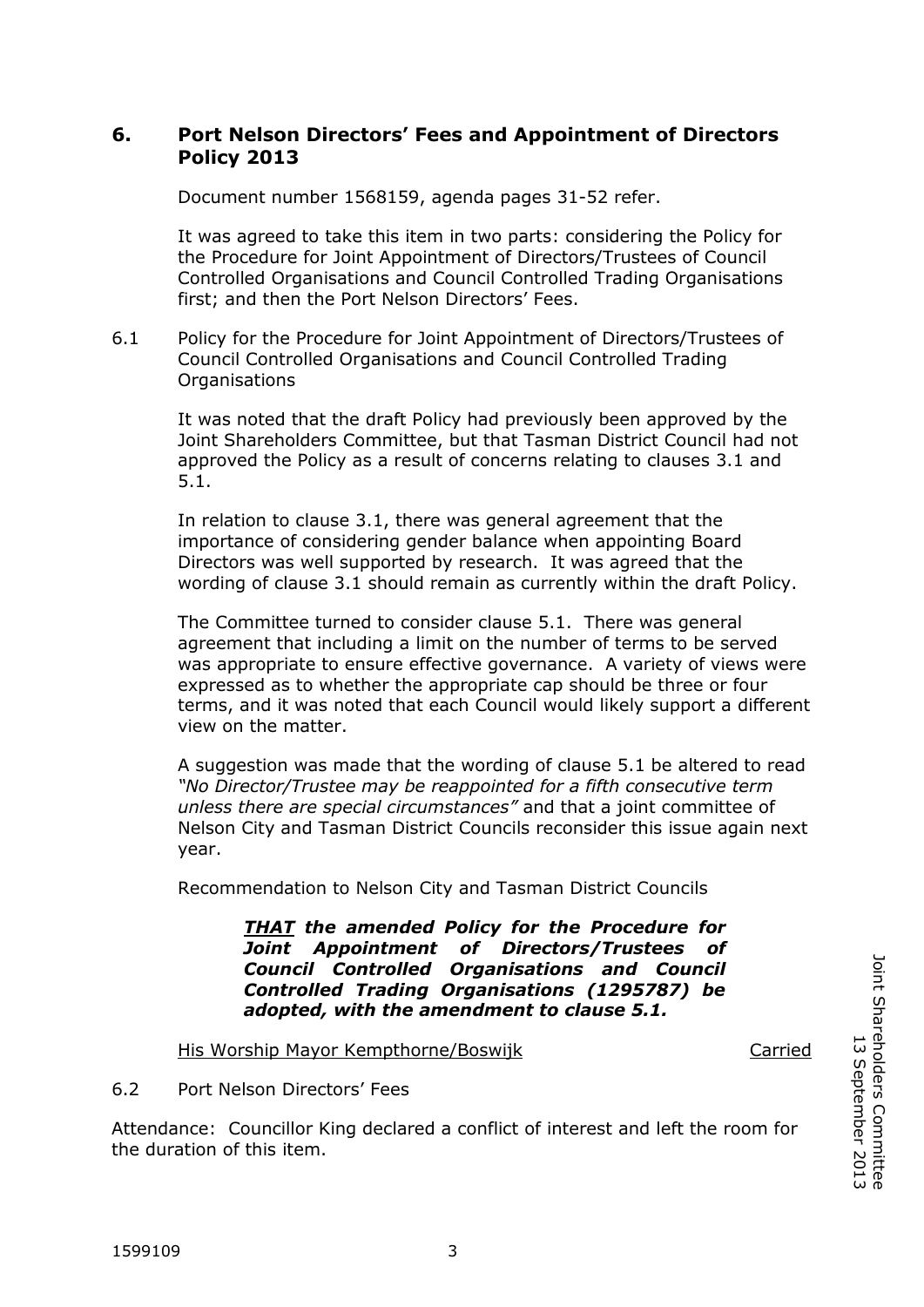Mr Kettlewell explained that, if there was no agreement on an appropriate level of increase, this would be the third year with no increase.

The Committee noted that Port Nelson had requested a 5% increase last year, which had not been approved, and that an 8% increase had been requested this year.

There was general agreement that an increase in directors' fees was appropriate, and it was suggested that 4.8% was a suitable increase. Tasman District Council representatives noted that their Council would likely support a higher increase.

Resolved

### *THAT the report Port Nelson Directors' Fees and Appointment of Directors Policy 2013 (1568159) and its attachments (1552640, 1552645, 1295787 and1295797) be received*

His Worship Mayor Miccio/His Worship Mayor Kempthorne Carried

Recommendation to Nelson City and Tasman District Councils:

#### *THAT the Port Nelson Limited Directors' fees are increased by 4.8% to a total pool of \$230,560 for the next 12 months.*

His Worship Mayor Miccio/Shaw Carried

## **7. Nelson Tasman Tourism Limited – Appointment of Directors**

Document number 1574748, agenda pages 27-28 refer.

Resolved

#### *THAT the Joint Shareholders Committee receive the report Nelson Tasman Tourism Limited – Appointment of Directors (1574748).*

His Worship Mayor Miccio/His Worship Mayor Kempthorne Carried

Recommendations to Nelson City and Tasman District Councils

*THAT Sharon McGuire and Terry Horne be reappointed as Directors of Nelson Tasman Tourism for a three year term.*

His Worship Mayor Miccio/Shaw Carried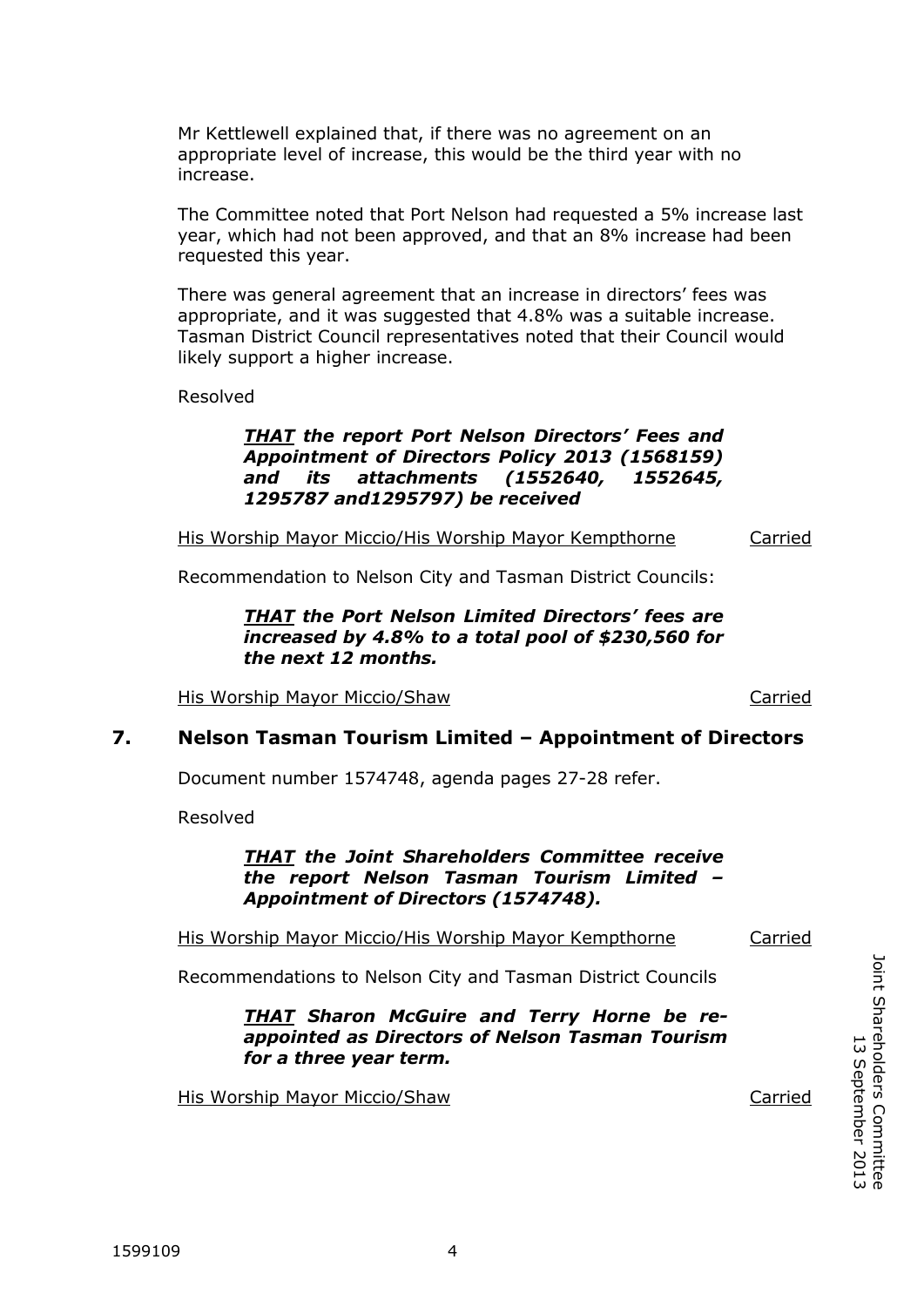*THAT the proposed Directors fees, which remain unchanged from the 2012/2013 year, be confirmed.*

His Worship Mayor Miccio/Glover Carried

### **8. Nelson Airport Limited – Appointment of Directors**

Document number 1574744, agenda pages 29-30 refer.

It was noted that the officer recommendation would result in Annette Milligan being re-appointed for a fifth term, which would contradict clause 5.1 of the Policy as agreed to earlier in the meeting.

It was also noted that the previous recruitment for a director of Nelson Airport Limited, carried out within the last six months, had highlighted a number of strong candidates.

It was agreed that clause 5.1 of the Policy, as agreed at the meeting, be communicated to the Chair of the Nelson Airport Limited Board, and that further discussion on this matter should be had in the public excluded part of the meeting, in order to protect the privacy of natural persons in accordance with section 7(2)(a) of the Local Government Official Information and Meetings Act 1987.

Resolved

#### *THAT the Joint Shareholders Committee receives the Nelson Airport Ltd – Appointment of Directors Report (1574744).*

His Worship Mayor Miccio/His Worship Mayor Kempthorne Carried

## **9. Nelson Airport Limited – Directors' Fees**

Document number 1587325, agenda pages 53-58 refer.

There was general agreement that an increased in directors' fees was appropriate.

Resolved

*THAT the Joint Shareholders Committee receives the Nelson Airport Ltd – Directors' Fees Report (1587325) and its attachment (1576247).*

His Worship Mayor Miccio/Boswijk Carried Carried

*THAT the Joint Shareholders Committee agrees that an increase in directors fees for Nelson Airport Ltd is appropriate.*

Boswijk/King Carried Carried Carried Carried Carried Carried Carried Carried Carried Carried Carried Carried Carried Carried Carried Carried Carried Carried Carried Carried Carried Carried Carried Carried Carried Carried C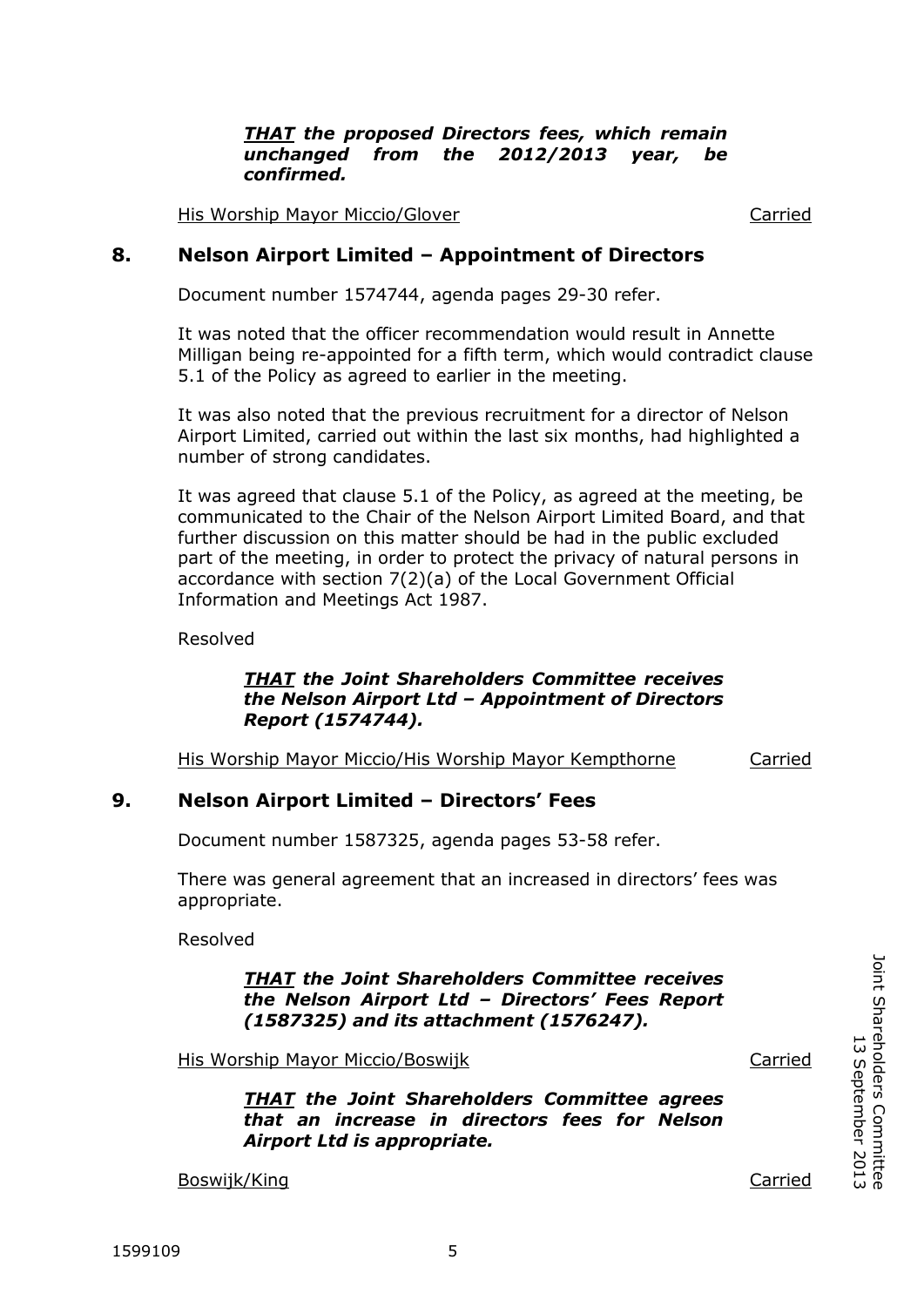There followed a discussion regarding the appropriate percentage increase in directors fees for Nelson Airport Limited. It was noted that the request for an increase in directors' fees last year was not provided with sufficient justification, but that the effects of rejecting an increase this year would result in a request for a large increase next year.

There was general agreement that an increase of 4.8% would be appropriate, and was consistent with the increase agreed upon for Port Nelson Limited directors.

Recommendation to Nelson City and Tasman District Councils

### *THAT the directors' fees for Nelson Airport Ltd be increased by 4.8%.*

His Worship Mayor Miccio/King Carried Carried

There was general agreement that it was appropriate to take a consistent approach regarding increases to directors' fees across Council Controlled Organisations and Council Controlled Trading Organisations.

Recommendation to Nelson City and Tasman District Councils

*THAT each Council requests staff to jointly prepare an agreed approach and methodology for a joint policy on determining the appropriate level of directors' fees for Council Controlled Organisations and Council Controlled Trading Organisations in joint ownership; for Council consideration in 2014.* 

His Worship Mayor Miccio/Shaw Carried

# **10. Exclusion of the Public**

His Worship Mayor Miccio explained that Ms Liz Richards and Mr Peter Millward would be in attendance for the public excluded agenda item regarding Proposed Changes to the Tasman Bays Heritage Trust Trust Deed, and accordingly a procedural resolution was required to be passed.

Resolved

*THAT, in accordance with section 48(5) of the Local Government Official Information and Meetings Act 1987, Ms Liz Richards and Mr Peter Millward remain after the public has been excluded, for the item of the Public Excluded agenda regarding proposed Changes to the Tasman Bays Heritage Trust Trust Deed, as they have knowledge that will assist the Council;*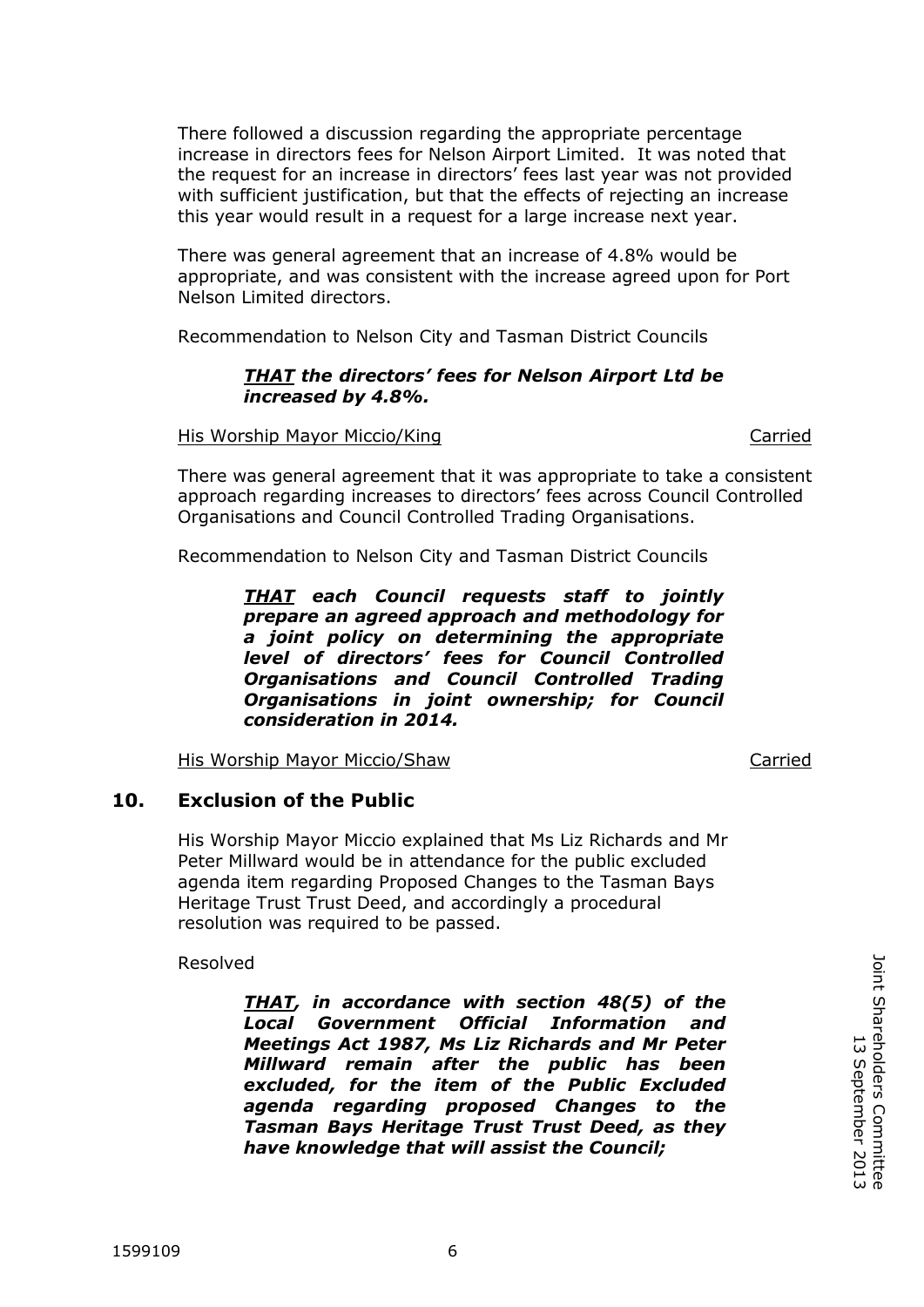*AND THAT, in accordance with section 48(6) of the Local Government Official Information and Meetings Act 1987, the knowledge that Ms Liz Richards and Mr Peter Millward possess relates to the current Tasman Bays Heritage Trust Trust Deed and the effect of the proposed changes.*

His Worship Mayor Miccio/Boswijk Carried

Resolved

#### *THAT the public be excluded from the following parts of the proceedings of this meeting.*

*The general subject of each matter to be considered while the public is excluded, the reason for passing this resolution in relation to each matter and the specific grounds under section 48(1) of the Local Government Official Information and Meetings Act 1987 for the passing of this resolution are as follows:*

| <b>Item</b> | <b>General subject of</b><br>each matter to be<br>considered                                                                                                                                                                                                                  | <b>Reason for passing</b><br>this resolution in<br>relation to each<br>matter                                                                                                 | <b>Particular interests</b><br>protected (where<br>applicable)                                                                                  |
|-------------|-------------------------------------------------------------------------------------------------------------------------------------------------------------------------------------------------------------------------------------------------------------------------------|-------------------------------------------------------------------------------------------------------------------------------------------------------------------------------|-------------------------------------------------------------------------------------------------------------------------------------------------|
| 1           | <b>Public Excluded</b><br><b>Minutes - Joint</b><br><b>Shareholders</b><br>Committee - 5 April<br>2013<br>These minutes confirmed<br>the public excluded<br>minutes of the Joint<br>Shareholders meeting of<br>23 November 2012 and<br>also contain information<br>regarding: | Section $48(1)(a)$<br>The public conduct of<br>this matter would be<br>likely to result in<br>disclosure of<br>information for which<br>good reason exists<br>under section 7 | The withholding of the<br>information is<br>necessary:                                                                                          |
|             | The commercial activities<br>of Nelson Airport<br>Limited, including its half<br>yearly results.                                                                                                                                                                              |                                                                                                                                                                               | Section $7(2)(b)$<br>$\bullet$<br>To protect<br>information that<br>may disclose a<br>trade secret or the<br>commercial position<br>of a person |
|             | The commercial activities<br>of Port Nelson Limited,<br>including its half yearly<br>results.                                                                                                                                                                                 |                                                                                                                                                                               | Section $7(2)(b)$<br>$\bullet$<br>To protect<br>information that<br>may disclose a<br>trade secret or the<br>commercial position<br>of a person |

Joint Shareholders Committee<br>13 September 2013 Joint Shareholders Committee 13 September 2013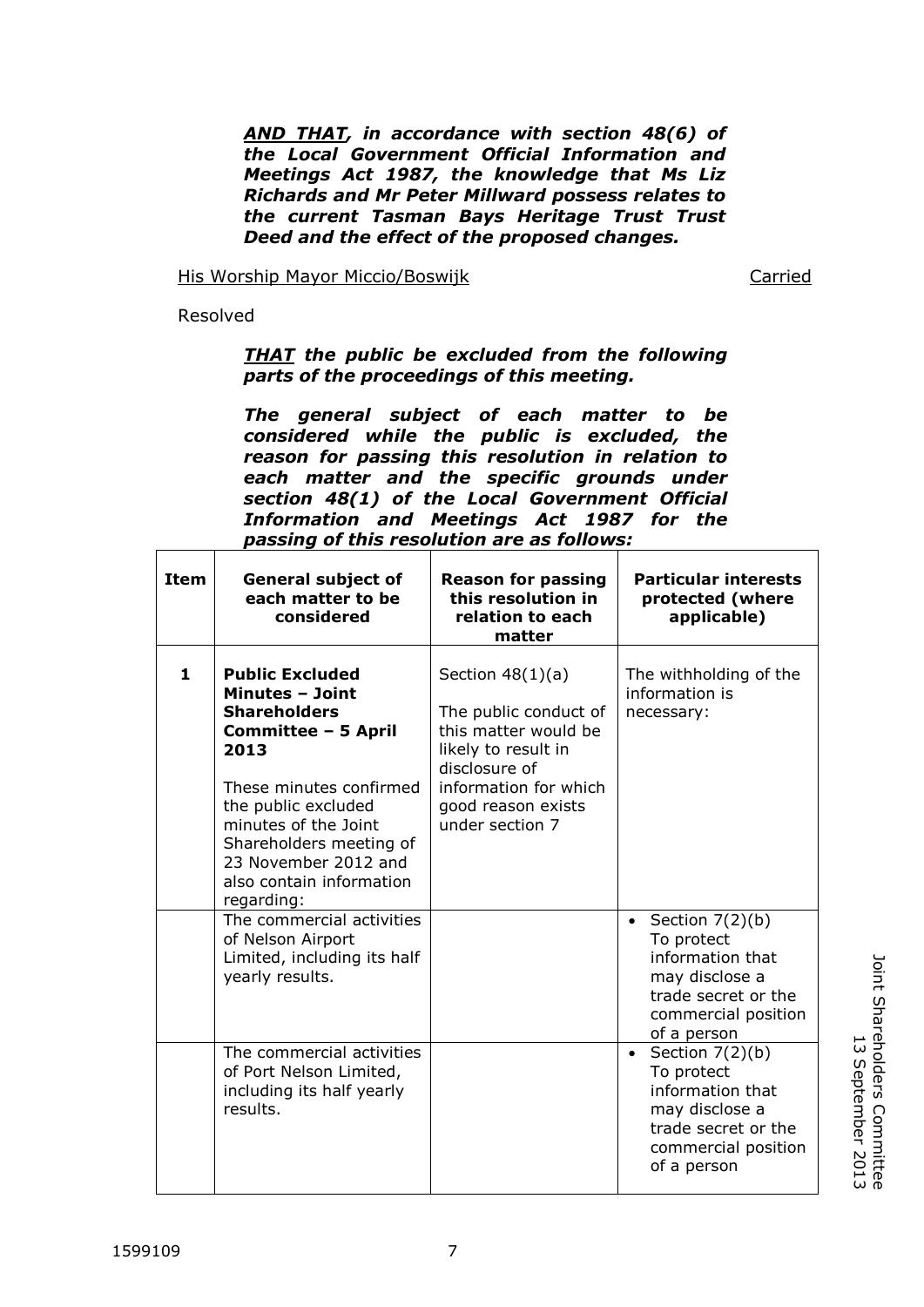|                                                                                                                                                           |                | including its half yearly<br>results.<br>Candidates for the<br>Director position on the<br>Nelson Airport Limited<br>Board.                                                                                                            |                                                                                                                                                                               | subject to an<br>obligation of<br>confidence<br>Section $7(2)(h)$<br>$\bullet$<br>To carry out<br>commercial<br>activities<br>Section 7(2)(i)<br>To carry out<br>negotiations<br>Section $7(2)(a)$<br>To protect the<br>privacy of natural |  |  |  |
|-----------------------------------------------------------------------------------------------------------------------------------------------------------|----------------|----------------------------------------------------------------------------------------------------------------------------------------------------------------------------------------------------------------------------------------|-------------------------------------------------------------------------------------------------------------------------------------------------------------------------------|--------------------------------------------------------------------------------------------------------------------------------------------------------------------------------------------------------------------------------------------|--|--|--|
|                                                                                                                                                           | $\overline{2}$ | <b>Proposed Changes to</b><br>the Tasman Bays<br><b>Heritage Trust Trust</b><br><b>Deed</b><br>This report contains<br>information relating to<br>proposed changes to the<br>Trust Deed of the<br>Tasman Bays Heritage<br><b>Trust</b> | Section $48(1)(a)$<br>The public conduct of<br>this matter would be<br>likely to result in<br>disclosure of<br>information for which<br>good reason exists<br>under section 7 | persons<br>The withholding of the<br>information is<br>necessary:<br>Section $7(2)(a)$<br>To protect the<br>privacy of natural<br>persons                                                                                                  |  |  |  |
|                                                                                                                                                           | 3              | <b>Nelson Airport Limited</b><br>- Appointment of<br><b>Directors</b><br>This discussion item<br>contains information<br>relating to potential<br>directors of Nelson<br>Airport Limited                                               | Section $48(1)(a)$<br>The public conduct of<br>this matter would be<br>likely to result in<br>disclosure of<br>information for which<br>good reason exists<br>under section 7 | The withholding of the<br>information is<br>necessary:<br>Section $7(2)(a)$<br>To protect the<br>privacy of natural<br>persons                                                                                                             |  |  |  |
| <b>His Worship Mayor Miccio/Boswijk</b><br>Carried<br>The meeting went into public excluded session at 2.34pm and resumed in<br>public session at 2.41pm. |                |                                                                                                                                                                                                                                        |                                                                                                                                                                               |                                                                                                                                                                                                                                            |  |  |  |
|                                                                                                                                                           |                |                                                                                                                                                                                                                                        |                                                                                                                                                                               |                                                                                                                                                                                                                                            |  |  |  |

# **11. Re-admittance of the Public**

Resolved

# *THAT the public be re-admitted to the meeting.*

His Worship Mayor Miccio/Boswijk Carried

The commercial activities

of Tourism Nelson Tasman Limited,

• Section  $7(2)(c)$ To protect

information that is subject to an